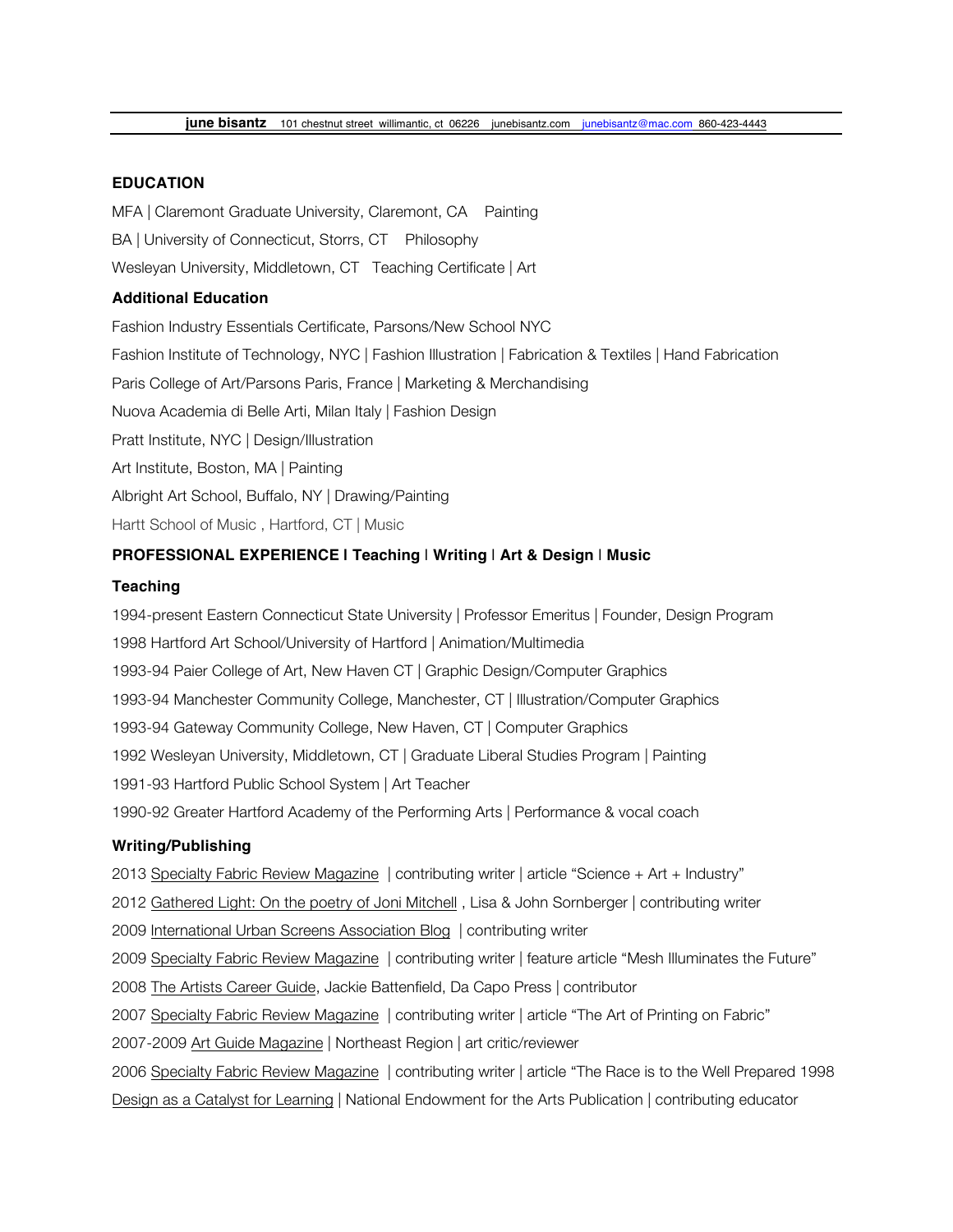#### **Art & Design**

2019 the Art of Life | Norman Johnson/Pacific Coast Jazz | CD cover/package design 2019 Love's Tango | June Bisantz & Alex Nakhimovsky/EH2U | jazz CD cover/package & promo design 2019 Wonderful World | Matt Dwonszyk/Truth Revolution Records | CD cover/package design 2015 It's Always You | June Bisantz | jazz vocal CD | cover/package design 2012 Get It While You Can | Norman Johnson/Pacific Coast Jazz | CD cover/package design 2005 Let's Fall in Love | June Bisantz | jazz vocal CD | cover/package design 2004 Dangerous Canoes | David Stoltz/ Dave's Not Here Records | jazz CD cover/package design 1999 That Was Then | June Bisantz & Steve Evans | jazz vocal CD | cover/package design 2012 End of an Era: Past Identity/Future Vision | curator | exhibition design | catalog design 2002 Prescott College Billboard Project | Prescott, AZ | award recipient 2001 Advertising Club of Connecticut Billboard Project | award recipient 1995 As Seen on TV: The Visual Culture of the 1950's | Harvard University Press | book cover Illustration **Music****Discography** Love's Tango, EH2U, Hartford CT 2018 - Winner, 2019 Global Music Award lyrics/songwriting It's Always You, Manor Recording Middletown, CT 2015 Let's Fall in Love, Manor Recording Middletown, CT 2005 That Was Then, Off the Record Studio, East Hampton CT 1997

Have Yourself A Merry Little Christmas, Off the Record Studio, East Hampton, CT 1993

Dream Patrol, Nova Records, Los Angeles, CA | Alpha Records, Tokyo, Japan 1988

Love Speaks, Pausa Records, Los Angeles, CA 1986

Mister Spats, Track Records, NYC 1984

# **Television**

1994 Between Boston & New York | Connecticut Public Television | segment producer 1995 As We Tell Our Stories , Simon Pure Media | music consultant/soundtrack design

# **COMMISSIONS, PUBLIC PROJECTS & EXHIBITIONS**

## **Commissions & Public Projects**

2019 Healing Plants | Windham Hospital, CT | Outdoor glass canopy design for hospital entrance 2017-15 Nature & the City | Altered street signs for downtown Pittsfield | Artscape Pittsfield, MA 2016 Brighton Boulevard Streetscape Redevelopment Project | Denver, Colorado Percent for Art | finalist 2015-13 Stop & Think | Altered Pedestrian Crossing Device | Artscape, Pittsfield, MA 2015 Annual Arts Festival | Estacada Arts Council, Estacada, Oregon | Standing Ovation Applause Button 2015 Marian Anderson Recreational Center Public Art Project | City of Philladelphia Percent for Art | finalist 2014 Incandescent History | McLevy Hall, City of Bridgeport, CT | public art award | exterior banner 2013 Charlotte Arts in Transit Exhibition | Storrs Gallery & Innovation Institute | U of N. C. | outdoor projection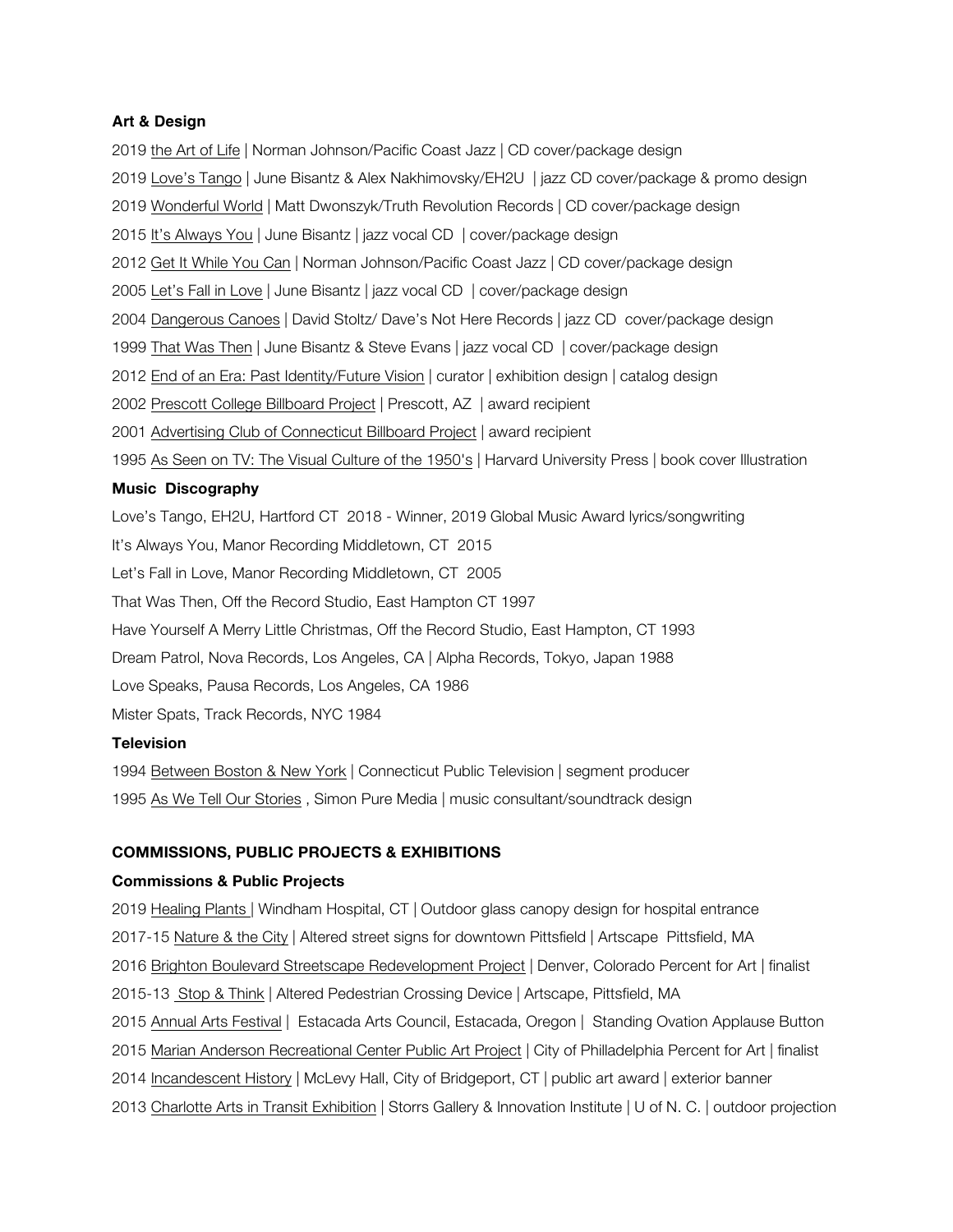2012 Cheap Coffee & Beef Jerky | Digital/Electronic Billboard Exhibition curated by Derek Cote | Detroit, MI 2011 The Billboard Art Project | National Digital/Electronic Billboard Project from PA to CA 2011 The Willimantic Screen Project | public project Willimantic, CT | organizer & exhibiting artist 2011 Pixelerations [v.8] | RISD & Brown University | Providence RI – New Media Work in Public Space 2011 Art Here, Art There, Art Everywhere | Solar Powered Street Signs | City Hall, Pittsfield, MA 2010 Charlotte Area Transit System (CATS) | Art-In-Transit, Charlotte, N.C.| under contract 2010 - 2014 2010 Turning Pages | Willimantic, CT | Outdoor Video Projection, Willimantic Public Library 2009 Ready to Unveil | City Without Walls, Newark, NJ | Exhibition - Public projects for urban space 2009/10 Standing Ovation | Public Project for Artscape 09 | Pittsfield, MA 2008 True Life Story | Public Project | South Street Seaport | New York City 2007/09 Signs of Life | Public Project for ArtScape 08 | Pittsfield, MA 2007 Art of the Game | Public Project | Billboards, Pittsfield, Mass 2006-07 Directions for Use | Public Project | for ArtSpace New Haven,CT 2005-06 Coming Soon!! Art Replaces Advertising | Public Project | Images on movie theater screens 2004 5 Easy Steps | Public Project | Art on Billboards & Buses from Willimantic, CT to North Adams, MA 2002 Enjoy the Ride | Connecticut Advertising Club | Billboard Competition | juror's award 2002 Drive By Museum 2 | Public Project | Art on Billboards & Buses | Hartford, CT 2000 Drive By Museum | Public Project | Art on Billboards | Hartford, CT & Columbia, CT

## **Exhibitions**

2018 Wearing Memories | Fashion Institute of Technology, NYC | online component of Fashion Unraveled 2014 The F Stops Here | Hygienic Art, New London, CT | phohtography award 2014 Annual Connecticut Artists Exhibition | Slater Museum, Norwich CT | illuminated glass 2010 Art-House Co-op | Brooklyn, NY | Self Portrait exhibition & catalog 2009 Commentary/Herself | Brickbottom Artist Gallery, Boston, MA 2008 Tracing Identity | Connecticut Commission on Culture & Tourism Fellowship Exhibition 2008 About Face | Portraiture in the 21<sup>st</sup> Century | Mill Gallery, Guilford Art Center | Guilford, CT 2007 Crossroads II | Institute for Community Research | Conrad Mallet Gallery Hartford, CT 2007 Word & Image | Samuel Chen Gallery | Central Connecticut State University | solo exhibition 2005 Art + Design: Perspectives on Feminism | University of Massachusetts Dartmouth | juror's award 2004 Mirror Mirror: Self Portrait/Self Image | Benton Museum of Art, University of Connecticut, Storrs, CT 2004 Connecticut Women Artists Annual Exhibition Walsh Gallery, Fairfield University, CT | juror's award 2003 Manifest 2003 | Copley Society of Art, Boston, MA | CyberArts Festival | billboard & gallery exhibition 2003 Connecticut Women Artists Annual Exhibition | Mystic Art Association Gallery | juror's award 2002-03 Fellowship Exhibition | Connecticut Commission on the Arts Gallery 2002 Two By Two | Samuel Chen Gallery | Central Connecticut State University | two person exhibition 2002 Truth in Advertising | Stevens Gallery | University of Connecticut | solo exhibition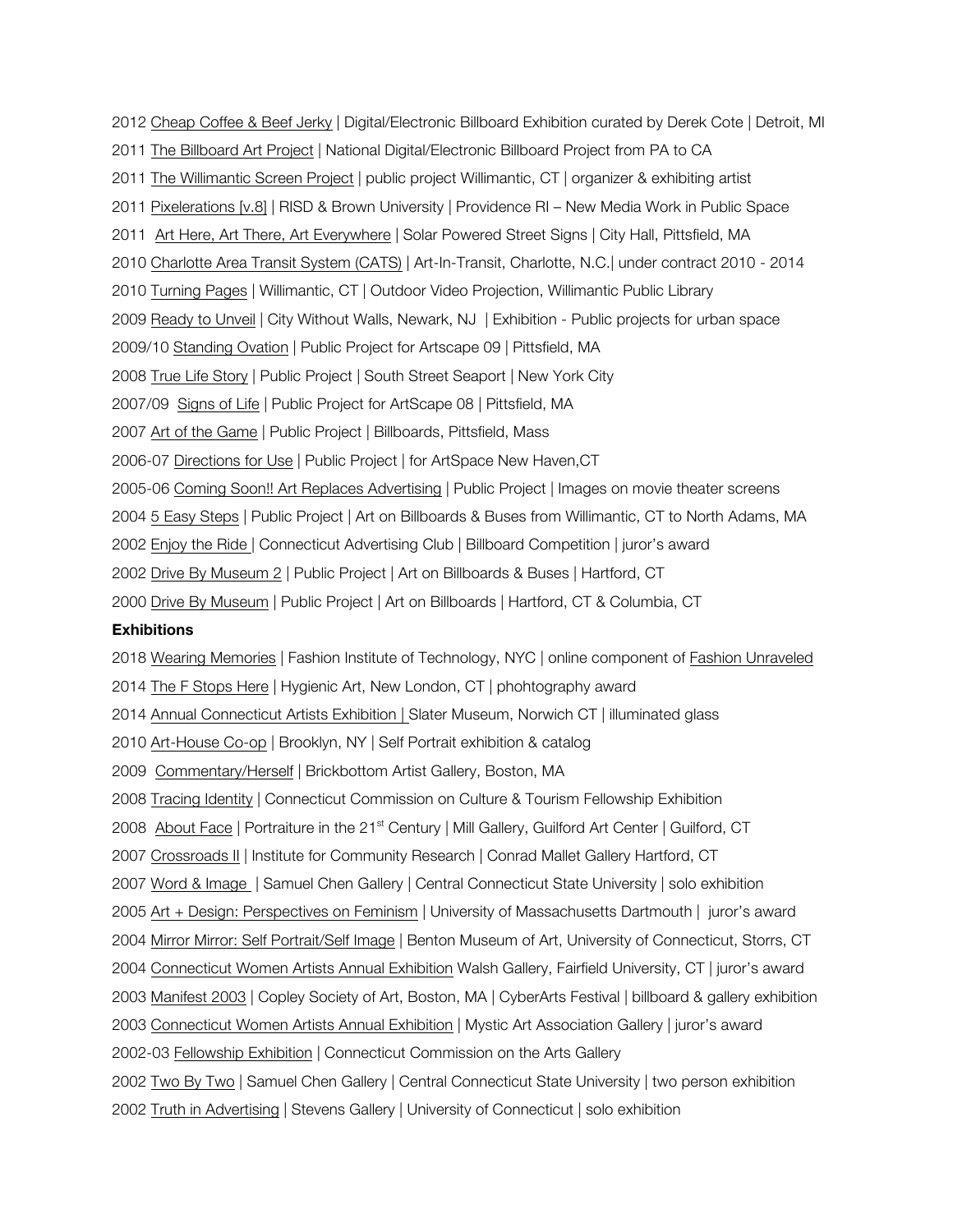2002 Generations III | A.I.R. Gallery | New York City | invitational exhibition

- 2001 A.I.R. Biennial | A.I.R. Gallery | New York City | invitational exhibition
- 2001 Boston CyberArts Festival | Horn Gallery | Babson College | Boston, MA | two person exhibition
- 2001 Connecticut Women Artists Annual Exhibition | Discovery Museum | Bridgeport, CT | 1st place
- 2000 Group 2000 | The Painting Center | New York City | invitational exhibition
- 1999 NY Exchange | Gallery Alexi | Budapest, Hungary

## **GRANTS, AWARDS & FELLOWSHIP**

#### **Grants & Fellowships**

2019 Connecticut Office of the Arts Fellowship | Music composition/Video 2018 CT State University Faculty Development Grant | Healing Plants | Public Project, Windham Hospital 2014 Connecticut State Universities Research Grant | Crossing Cultures/Crossing Disciplines 2013 Eastern CT State University Faculty Development Grant | Crossing Disciplines with Style 2012 Connecticut State Universities Research Grant | End of an Era: Past Identity/Future Vision 2010 Connecticut State Universities Research Grant | The Willimantic Screen Project 2009 Connecticut State Universities Research Grant | Urban Screens: Exploring Public Art's New Frontier 2007 Connecticut State Universities Research Grant | True Life Story | Public Art in Shopping Malls 2006 Connecticut Commission on Culture & Tourism Fellowship | Public Projects 2005 Connecticut State Universities Research Grant | Coming Soon: Art Replaces Advertising 2003 Te Foundation Grant | Art on Billboards & Buses | 5 Easy Steps 2003 Berkshire Artist Trust Fund Grant | Art on Billboards & Buses | 5 Easy Steps 2003 Connecticut State Universities Research Grant | Art on Billboards & Buses | 5 Easy Steps 2002 Connecticut Commission on the Arts Fellowship | Public Projects for Billboards & Pubic Transit 2001 Connecticut State Universities Research Grant | Art on Billboards & Pubic Transit| Drive-by Museum 2 2000 Connecticut State Universities Research Grant | Art on Billboards & Pubic Transit| Drive-by Museum **Awards**

2019 Global Music Award, "Love's Tango", original music CD, Latin/Jazz 2014 Public Art Award - City of Bridgeport, CT | Incandescent History | exterior banner 2008 Boyer Award for Innovative Excellence in Teaching and Technology, Association of Florida Colleges 2008 State of Connecticut Department of Higher Education Community Service Award 2008 Eastern Connecticut State University Award for Excellence in Creativity 1995 As We Tell Our Stories , Simon Pure Media | Boston/New England NATAS Emmy for Outstanding Cultural Affairs Program | Music consultant/Soundtrack design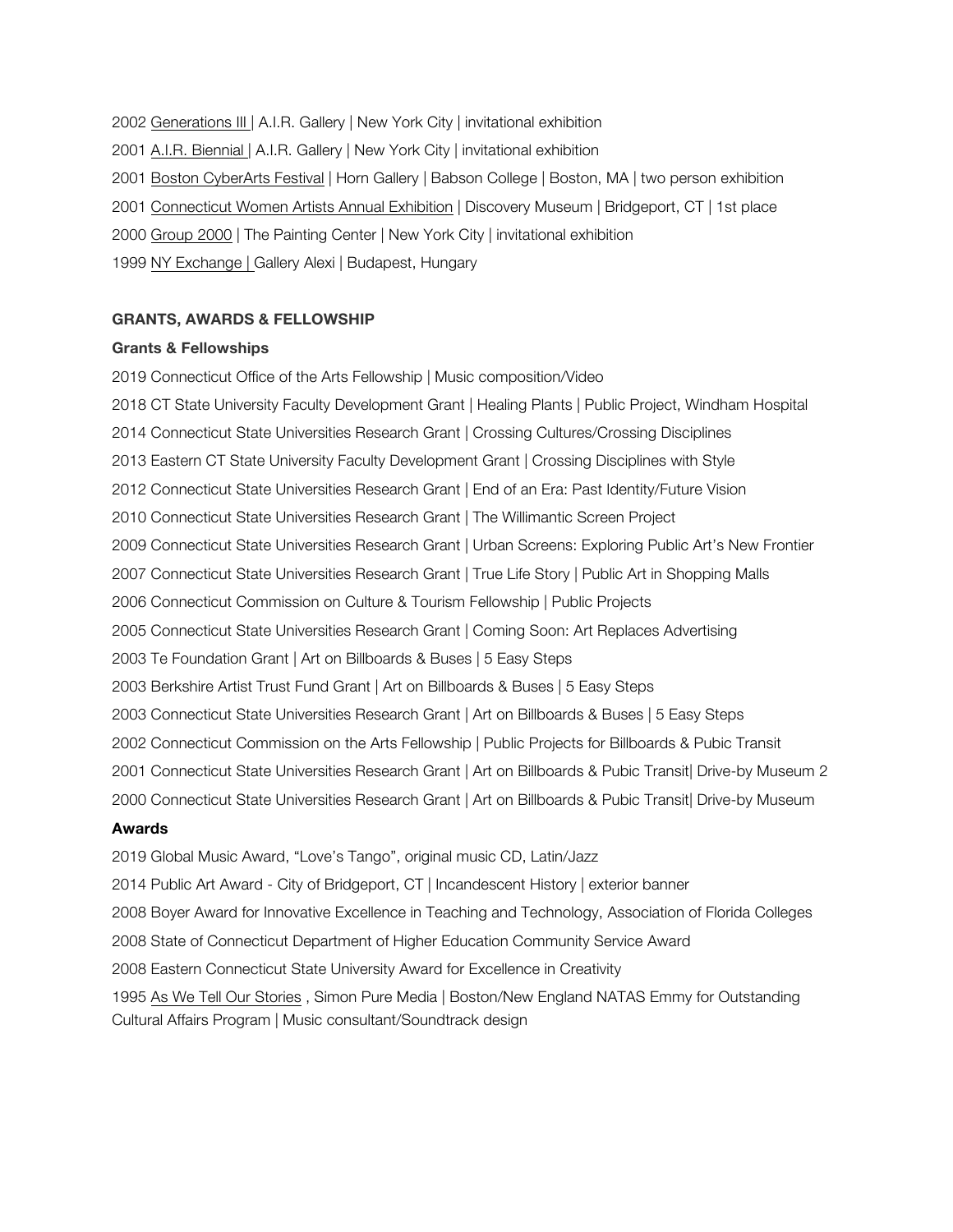# **ARTICLES, REVIEWS & INTERVIEWS | Art, Public Art & Music**

## **Art**

2008 New Haven Register | April | Judy Berk | About Faces 2008 Guilford Courier | April | Susan Talpey | Face to Face 2008 CT Art Scene Blogspot.com | April | Hoffman | Face of a New Century 2009 MungBeing | online Art Magazine | Love Issue 1999 Willimantic Chronicle | April | Therese Karmel | Choose 1997 Art New England | March | Steve Starger | "Universal Language" Artworks Gallery 1996 Journal Inquirer | Aug | Steve Starger | "Urban Artifacts" Pump House Gallery 1996 Journal Inquirer | November | Steve Starger | "Universal Language" Artworks Gallery 1993 Art New England | Aug-Sept. | Jude Schendenwein | Still Life & Sign Language 1994 Manhattan Arts International | November | Profile 1995 Hartford Courant | January | Jude Schendenwein | Signs of Civilization 1994 Ridgefield Press | Aug | Exhibition at the Discovery 1994 Manhattan Arts International | June-Aug | Critics' Pix Award Winners 1994 Discover Magazine | Bridgeport, CT | Jul-Aug | Award-Winning Artists 1993 Hartford Advocate | May | "Critic's Choice" | Arts Watch 1992 Hartford Advocate | April | Sixth Sense 1993 New American Paintings | Open Studios of New England | Profile/Pictorial **Public Art** 2015 Berkshire Eagle | Dick Lindsay | Signs of Creativity (feature, front page) 2011 Connecticut Magazine | Cathy Ross | Urban Screens | The Willimantic Screen Project 2011 Hartford Advocate | Hartford, CT | Dirty Projectors | The Willimantic Screen Project 2011 Hartford Courant | Hartford, CT | Margaret DeMarino | Art Warms the Cold Heart of Winter 2011 the Chronicle | Willimantic, CT | Jacob Kaputinsky | Art on Thread City Buildings 2011 Reminder News | Northeastern CT | Melanie Savage | Video Images Bathe Downtown Willimantic in Art 2011 StreamingMuseum.org | the Willimantic Screen Project | featured - model screen program 2011 ArtsPatch | Mansfield/Storrs, CT | Stephanie Summers | Art on the Big Screen in Willimantic

- 2010 Portland Tribune, Portland Oregon | Evan Jenson | Read the Sign
- 2009 Artists Career Guide Jackie Battenfield | Da Capo Press | True Life Story featured in Chapter 6
- 2009 Boston Globe | June | June Wulff | Self-Perception
- 2009 WNPR Faith Middleton Show | Radio Interview, Standing Ovation
- 2007 Berkshire Eagle | October | Caroline Bonnivier | Street Artist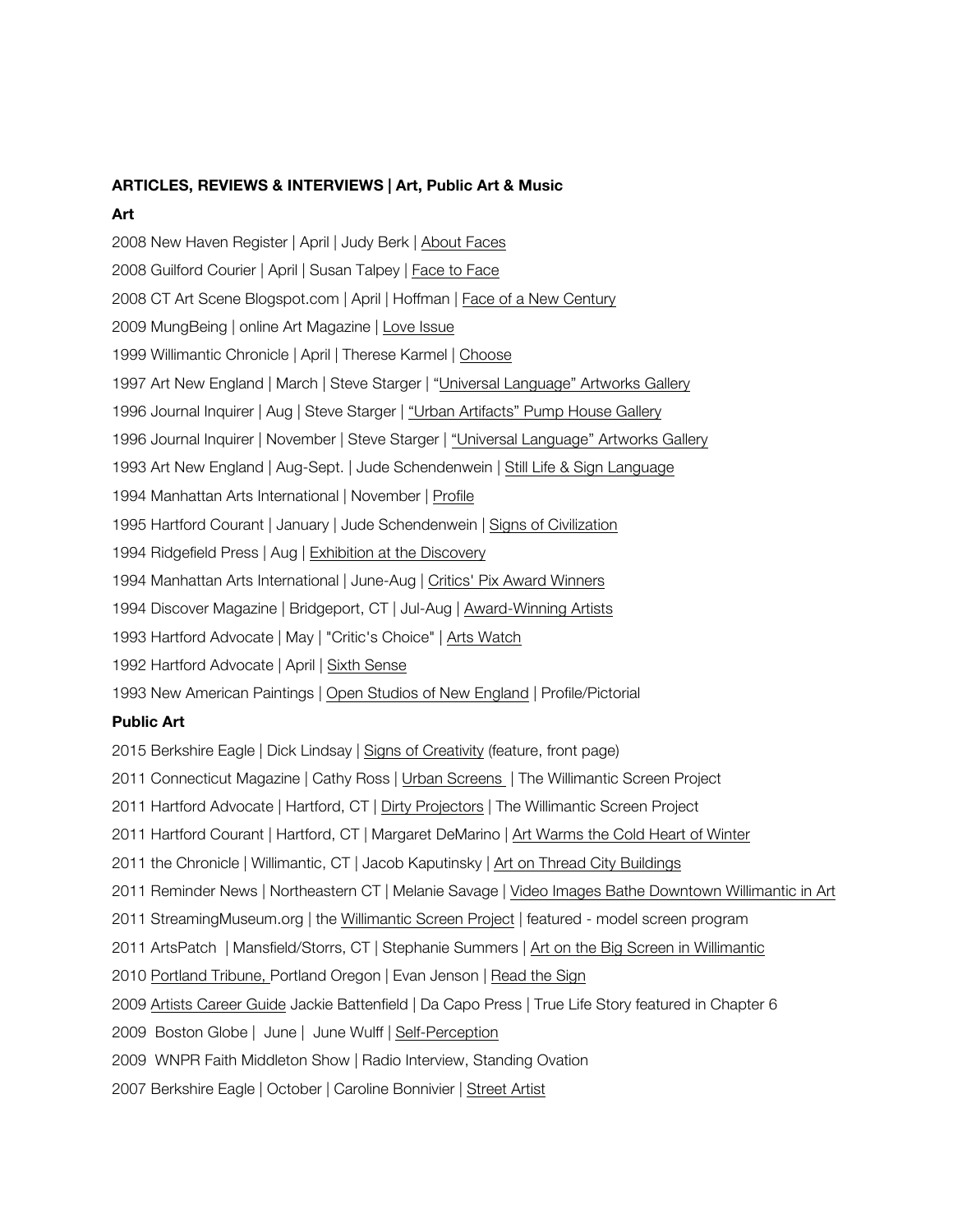2007 Advocate Weekly | November | Rebecca Dravis | I Saw the Sign 2007 Art New England | February/March | Steve Starger | June Bisantz's Irreverent Signs 2006 Hartford Courant | November | Adrian Brune | Vital Signs of Intelligent Life 2006 Preview Connecticut Magazine | October | Lisa Gates | New Haven Open City: Directions for Use 2006 The Source Madison | October | Directions for Use opens at The Lot 2006 Hartford Advocate | October | Art Attack!! 2006 New Haven Advocate | October | Artspace Presents… 2006 Connecticut Magazine | April | Cathy Ross | The Medium is the Message 2006 Hartford Courant | April | Susan Dunne | Reel Space as Artist's Real Space 2006 Danbury News Times | April | Donna Christopher | Bethel Cinema Exhibits Screen Art 2006 Hartford Advocate | April | AB | Screen Time 2006 Journal Inquirer | April | Rich Tambling | Art Takes Over Coming Attractions 2006 Norwich Bulletin | April | Amy Lawson | Art Offers Alternative to Ads 2006 Preview Connecticut Magazine | April | Fab Four: Art through June 2006 The Greenwich Post | April | Kristan Zimmer | Theaters Are Home to New Art Project 2006 Arts & Leisure Magazine | April | Art Replaces Advertising! 2006 The Broadcaster | April | Brenda Sulllivan | Tongue in Cheek Previews Coming to a Theater Near You 2006 Bethel Beacon | April | BJ O'Brien | Art at Movie Theaters 2006 The Source Madison | April | Art Replaces Advertising on Theater Screens 2004 Hartford Courant | March | Nick Scalia | A Public Art Project Writ Large & Mobile 2004 Hartford Advocate | March | Art Pick | Ad or Art? 2004 Willimantic Chronicle | March | Therese Karmel | A Vision of Hope 2004 The Broadcaster | March | Brenda Sullivan | Billboards & Buses Carry Optimistic Image 2004 Hampshire Gazette | March | Phoebe Miller | Artist's Gambit Takes to the Road 2004 North Adams Transcript | March | Karen Gardner | Artist Looks to Inspire 2004 Pittsfield Gazette | March | Billboards, Buses & Infomercials 2004 Norwich Bulletin | March | Dave Depencek | Profile of a Newsmaker 2002 Art New England | September | Steve Starger | Truth in Advertising Stevens Gallery 2002 The New York Times | May | Eleanor Charles | These Ads Are Art 2002 Hartford Courant | April | Owen McNally | Billboard Ads as an Art Form 2002 Willimantic Chronicle | May | Therese Karmel | Billboards: Student & Teacher 2002 Norwich Bulletin | May | Dave Depencek | Profile 2000 The New York Times | June | Bess Leibensen | Female Artists Go Back to the Garden 2000 Hartford Courant | September | Owen McNally | Taking Art to New Heights 2000 Hartford Courant | October | Richard Kamins |.Shake Up Expectations 2000 Hartford Advocate | October | Look Around You